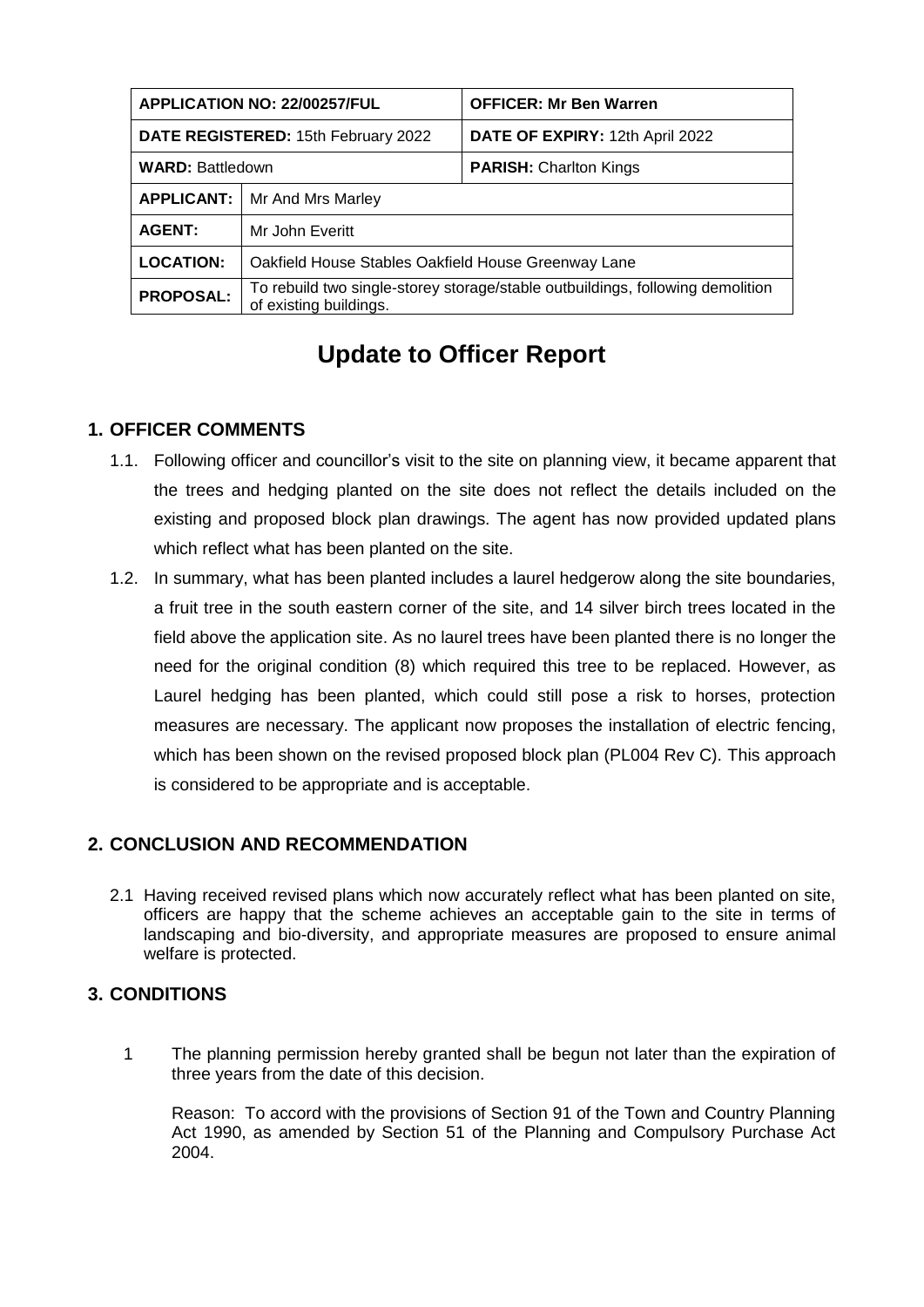2 The planning permission hereby granted shall be carried out in accordance with the approved plans listed in Schedule 1 of this decision notice.

Reason: For the avoidance of doubt and in the interests of proper planning.

3 Should the proposed development require new foundations, a no-dig (eg pile and beam or raft) foundation type shall be used for any foundation works required within the Root Protection Area of the existing Oak Tree.

Reason: To safeguard the existing tree(s) in the interests of visual amenity, having regard to policies GI2 and GI3 of the Cheltenham Plan 2020. Approval is required upfront to ensure that important trees are not permanently damaged or lost.

4 No underground services shall be routed through the Root Protection Area of the existing Oak Tree.

Reason: To safeguard the existing tree(s) in the interests of visual amenity, having regard to policies GI2 and GI3 of the Cheltenham Plan 2020. Approval is required upfront to ensure that important trees are not permanently damaged or lost.

5 The facilities hereby granted shall only be for the benefit of residents of Oakfield House Stables and shall not be used for any commercial or business activities.

Reason: Increased use or use by others outside of the application site will require further consideration with specific regard to impact on the AONB, on neighbouring amenity and highway safety, having regard to the provisions of the Cheltenham Plan (2020) and the Joint Core Strategy (2017).

6 No external lighting shall be installed, unless in accordance with details which shall have first been submitted to, and approved in writing by the Local Planning Authority.

Reason: In the interests of the character and appearance of the area, and impact on neighbouring amenity, with regard to Cheltenham Plan policies D1, L1 and SL1, adopted JCS policies SD6, SD7, SD9 and SD14, and the Cotswold AONB Management Plan 2018-23.

7 Prior to the first beneficial use of the site, a bat roosting box shall be installed onto the stable building and shall be maintained as such thereafter.

Reason: To ensure that adequate provision is made in order to safeguard protected species in accordance with adopted JCS policy SD9 and paragraph 175 of the NPPF.

### INFORMATIVES :-

1 In accordance with the requirements of The Town and Country Planning (Development Management Procedure) (England) Order 2015 and the provisions of the NPPF, the Local Planning Authority adopts a positive and proactive approach to dealing with planning applications and where possible, will seek solutions to any problems that arise when dealing with a planning application with the aim of fostering the delivery of sustainable development.

At the heart of this positive and proactive approach is the authority's pre-application advice service for all types of development. Further to this however, the authority publishes guidance on the Council's website on how to submit planning applications and provides full and up-to-date information in relation to planning applications to enable the applicant, and other interested parties, to track progress.